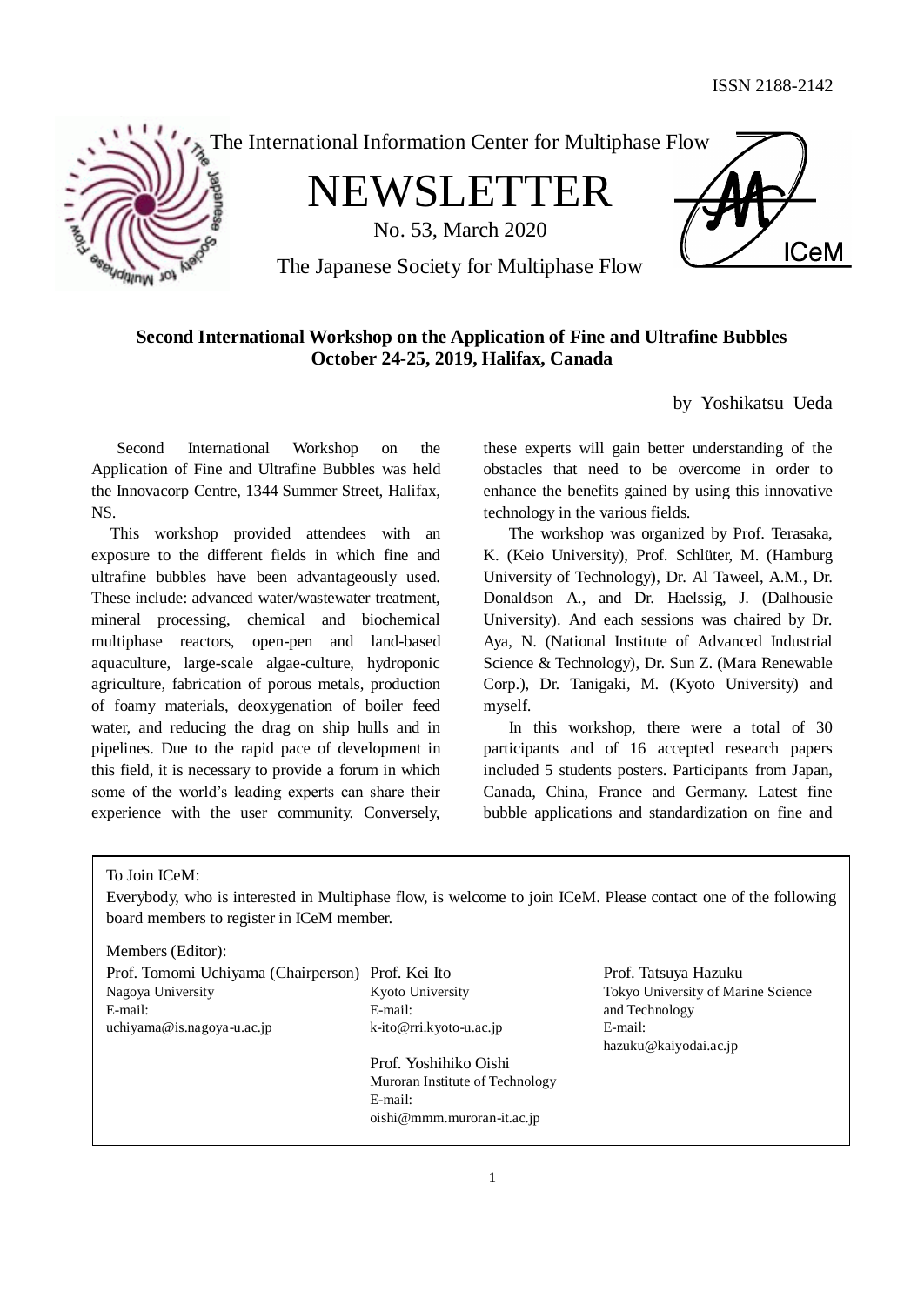

ultrafine bubbles are introduced Japanese researchers. Especially interesting topic is a direct measurement for the internal pressure of ultrafine bubble by Kyoto Univ. group. European company demonstrated real-time concentration measurement of fine bubble. International collaboration research topic was also presented as student presentation ("Ultrafine Bubble Stability During Aquaculture Nutrient Distribution, Mr. Harada, S.)

Dalhousie University staffs arranged laboratory tour after the workshop. Participants had fruitful discussion during tours and enjoyed original beer





made by Dalhousie University Lab. For keeping in touch with this these great connections between countries, next third workshop will be held at Germany.

Yoshikatsu Ueda Kyoto University ueda.yoshikatsu.4e@kyoto-u.ac.jp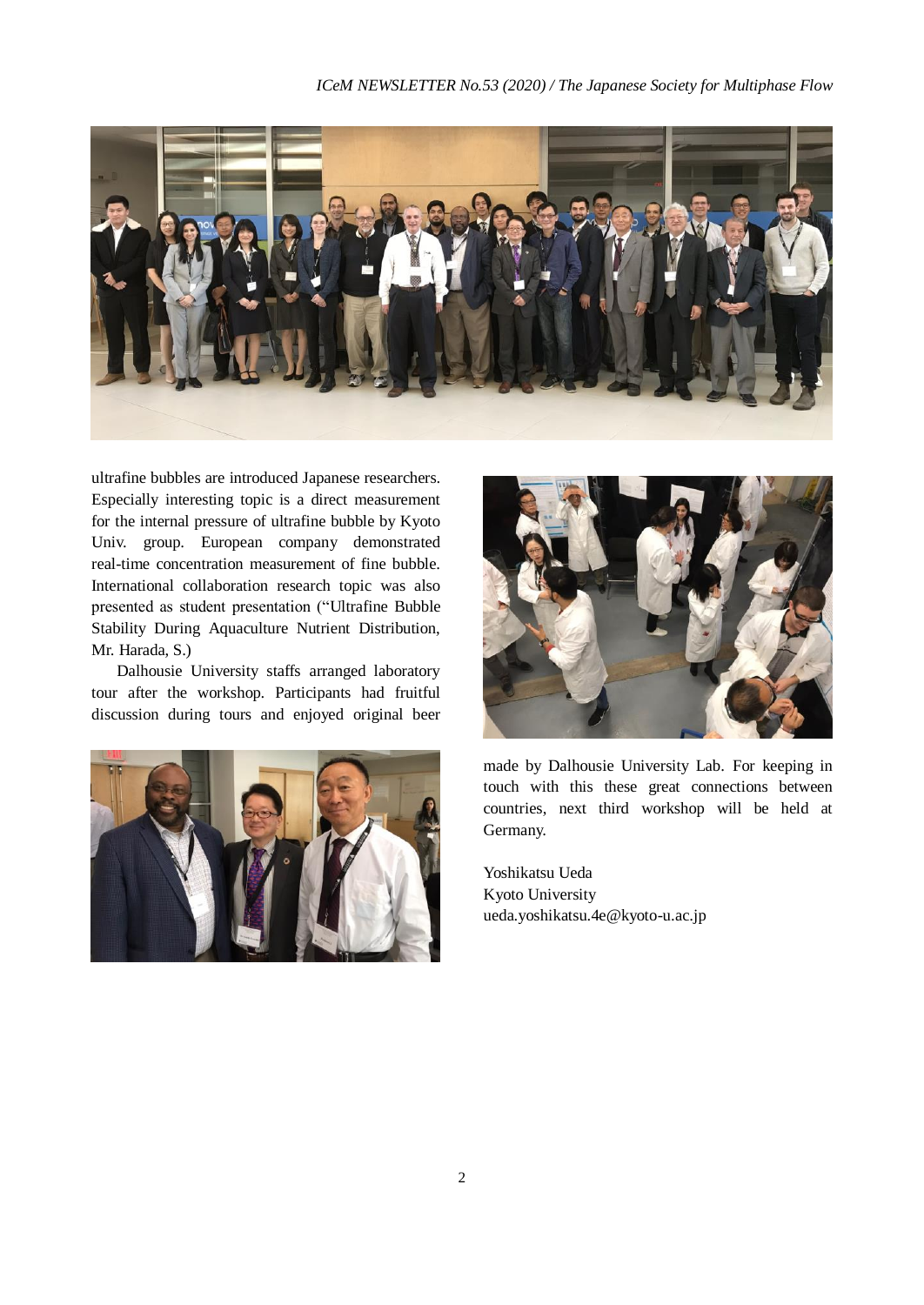## **Future Meetings**

Following list includes conference name, place, date and contact information.

### **5 th Thermal and Fluids Engineering Conference (TFEC 2020)**

New Orleans, LA, United States, April 5 - 8, 2020 Chair: T. Wang (University of New Orleans) Chair: M.W. Plesniak (The George Washington University) https://www.astfe.org/tfec2020/

# **Mathematical Advances in Geophysical Fluid Dynamics**

Oberwolfach , Germany, May 17 - 23, 2020 https://www.mfo.de/www/schedule/2020/all

#### **Particle growth in turbulence**

Stockholm, Sweden, May 18 - June 12, 2020 Chair: A. Brandenburg (Nordita) Chair: B. Mehlig (University of Gothenburg) https://www.nordita.org/events/particles2020/

# **13th International Conference on Thermal Engineering: Theory and Applications**

Baku, Azerbaijan, June 12 - 14, 2020 Chair: Y. Abdullayev (Baku Engineering University) Chair: M.Z. Saghir (Ryerson University) https://www.ictea.ca/

# **ESAT 2020 - 31st European Symposium on Applied Thermodynamics**

Paris, France, June 28 - July 1, 2020 Chair: E.A. Macedo (Porto, Portugal) Vice chair: R. Dohrn (Leverkusen, Germany) http://www.esat2020.com/

# **19th International Symposium on Flow Visualization ISFV 19**

Shanghai, June 29 - July 1, 2020 Chair: Yingzheng Liu, (SJTU, Shanghai) http://isfv2020.sjtu.edu.cn/index

# **XXIV Fluid Mechanics Conference (KKMP2020)** Rzeszów, Poland, July 1 - 3, 2020 Chair: Anna Kucaba-Pietal (Rzeszow University of Technology)

http://fmc2020.prz.edu.pl

# **10th International Symposium on Turbulence, Heat and Mass Transfer (THMT'20)**

St. Petersburg, Russia, July 7 - 10, 2020 Chair: D.M. Markovich (Kutateladze Institute of Thermophysics, SB RAS) http://www.thmt-20.org/

#### **International Conference on Nanochannels, Microchannels, and Minichannels (ICNMM2020)**

Orlando, FL, United States, July 12 - 15, 2020 Chair: Y. Muzychka Co-chair: P. Weisensee https://event.asme.org/ICNMM

#### **Summer Heat Transfer Conference (SHTC 2020)**

Orlando, FL, United States, July 12 - 15, 2020 Chair: J. Maulbetsch (Maulbetsch Consulting) Co-Chair: K. Dowding (Sandia National Laboratories) https://event.asme.org/SHTC

#### **26th International Conference on Chemical Thermodynamics (ICCT-2020)**

London, United Kingdom, July 19 - 23, 2020 Chair: M. Trusler (Imperial College London) https://www.ucl.ac.uk/child-health/events/2020/jul/26th -international-conference-chemical-thermodynamics

#### **IIR Rankine 2020 Conference - Advances in Cooling, Heating and Power Generation**

Scotland, United Kingdom, July 26 - 29, 2020 https://ior.org.uk/rankine2020

# **28th International Conference on Nuclear Engineering (ICONE 28)**

Anaheim, CA, USA, August 2 - 6, 2020 https://event.asme.org/ICONE

## **8th International Symposium on Advances in Computational Heat Transfer (CHT-20)**

Rio de Janeiro, Brazil, August 16 - 20, 2020 Chair: Y. Jaluria (Rutgers University) Chair: Helcio R. B. Orlande (Federal University of Rio de Janeiro) https://www.ichmt.org/cht-20

## **13th International Topical Meeting on Nuclear Reactor Thermal Hydraulics, Operation and Safety (NUTHOS-13)**

Vancouver, Canada, August 23 - 27, 2020 https://www.cns-snc.ca/events/nuthos-13/

#### **The 7th International Conference on Micro and Nano Flows (MNF2020)**

London, The United Kingdom, September 14 - 16, 2020 Chair: T. G. Karayiannis (Brunel University London) https://www.micronanoflows.com/mnf2020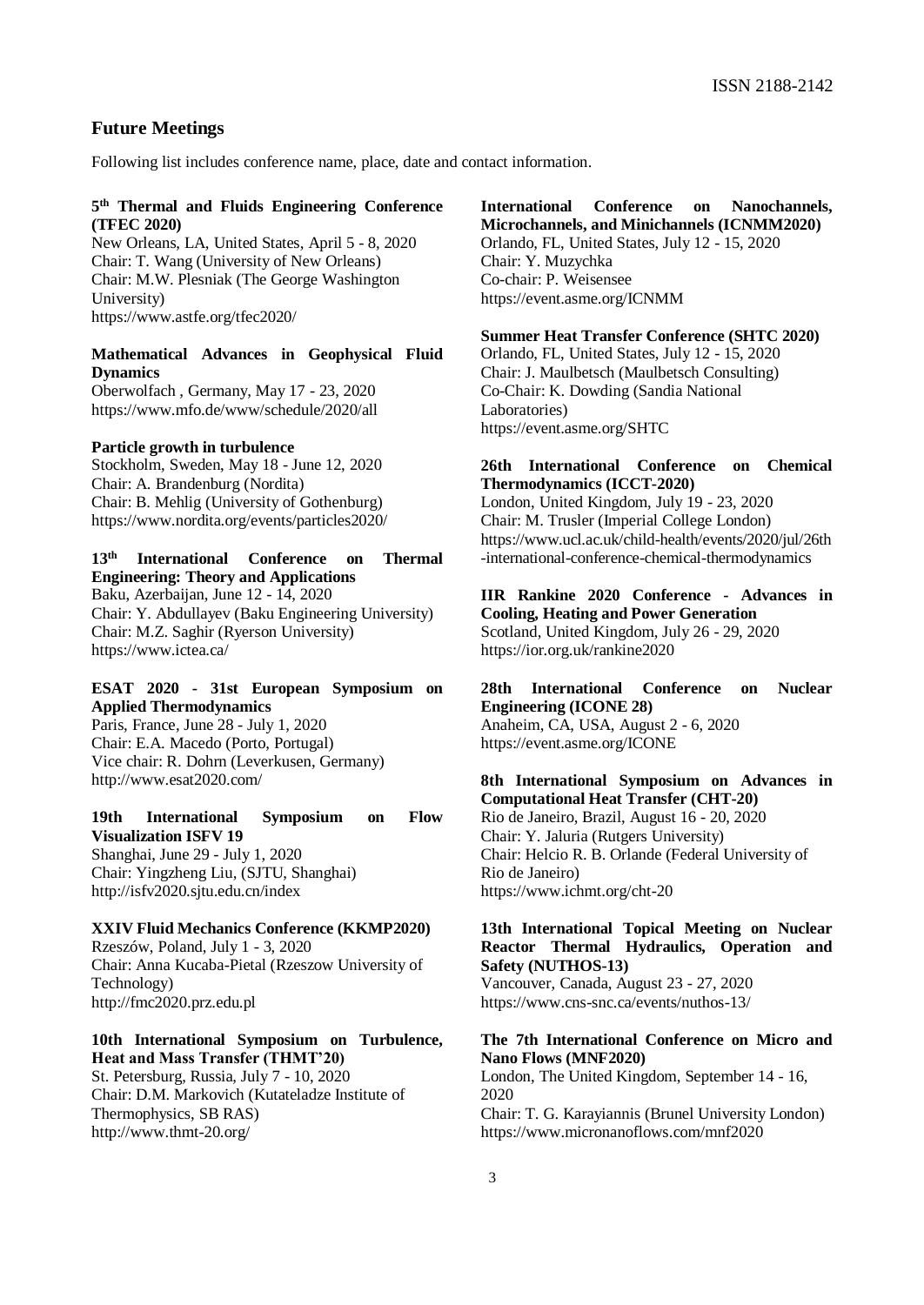### **European Conference on Thermophysical Properties (ECTP 2020)**

Venice, Italy, September 14 - 17, 2020 Chair: A. Muscio (AIPT / Univ. Modena e Reggio Emilia) http://www.ectp2020.eu/

## **31st International Symposium on Transport Phenomena (ISTP31)**

Honolulu, Hawaii, USA, October 13 - 16, 2020 Chair: Y. Yokono (The University of Tokyo) https://istp31.org/

**The First Symposium on Carbon Ultimate Utilization Technologies for the Global Environment (CUUTE-1)**

Nara, Japan, October 27 - 30, 2020 Chair: Y. Kato (Tokyo Institute of Technology) http://web.apollon.nta.co.jp/CUUTE-1/

# **73rd Annual Meeting of the APS Division of Fluid Dynamics**

Chicago, United States, November 22 - 24, 2020 http://www.aps.org/meetings/index.cfm

----------------------------- 2021 ----------------------------

**Introductory Workshop: Mathematical problems in fluid dynamics** Berkeley, California, United States, January 25 - 29, 2021 http://www.msri.org/workshops/945

### **Recent Developments in Fluid Dynamics** Berkeley, California, United States, April 12 - 23, 2021 http://www.msri.org/workshops/950

**74th Annual Meeting of the APS Division of Fluid Dynamics** Phoenix, United States, November 21 - 23, 2021 http://www.aps.org/meetings/index.cfm

|                                      | <b>Executive Division of The Japanese Society for Multiphase Flow (2019)</b>                  |
|--------------------------------------|-----------------------------------------------------------------------------------------------|
| President<br><b>Vice Presidents</b>  | C. Iwaki (Toshiba Energy Systems & Solutions Corporation)<br>K. Katoh (Osaka City University) |
|                                      | A. Kawahara (Kumamoto University)<br>S. Takagi (The University of Tokyo)                      |
| <b>Chair of Informatics Division</b> |                                                                                               |
|                                      | T. Uchiyama (Nagoya University)                                                               |
| Chair of Planning Division           |                                                                                               |
|                                      | T. Tsuji (Osaka University)                                                                   |
|                                      | Chair of International Intercourse Division                                                   |
|                                      | Y. Murai (Hokkaido University)                                                                |
| Chair of General Affairs Division    |                                                                                               |
|                                      | M. Fukuta (Toshiba Energy Systems & Solutions Corporation)                                    |
| Executive Office of JSMF             |                                                                                               |
|                                      | Academic Publication & Printings Co.                                                          |
|                                      | 2-14-9 Kasugadenaka, Konohana-ku, Osaka, 554-0022, JAPAN                                      |
|                                      | Tel: $+81-6-6466-1588$ Fax: $+81-6-6463-2522$                                                 |
|                                      | E-mail: office@jsmf.gr.jp                                                                     |
|                                      | URL: http://www.jsmf.gr.jp/                                                                   |